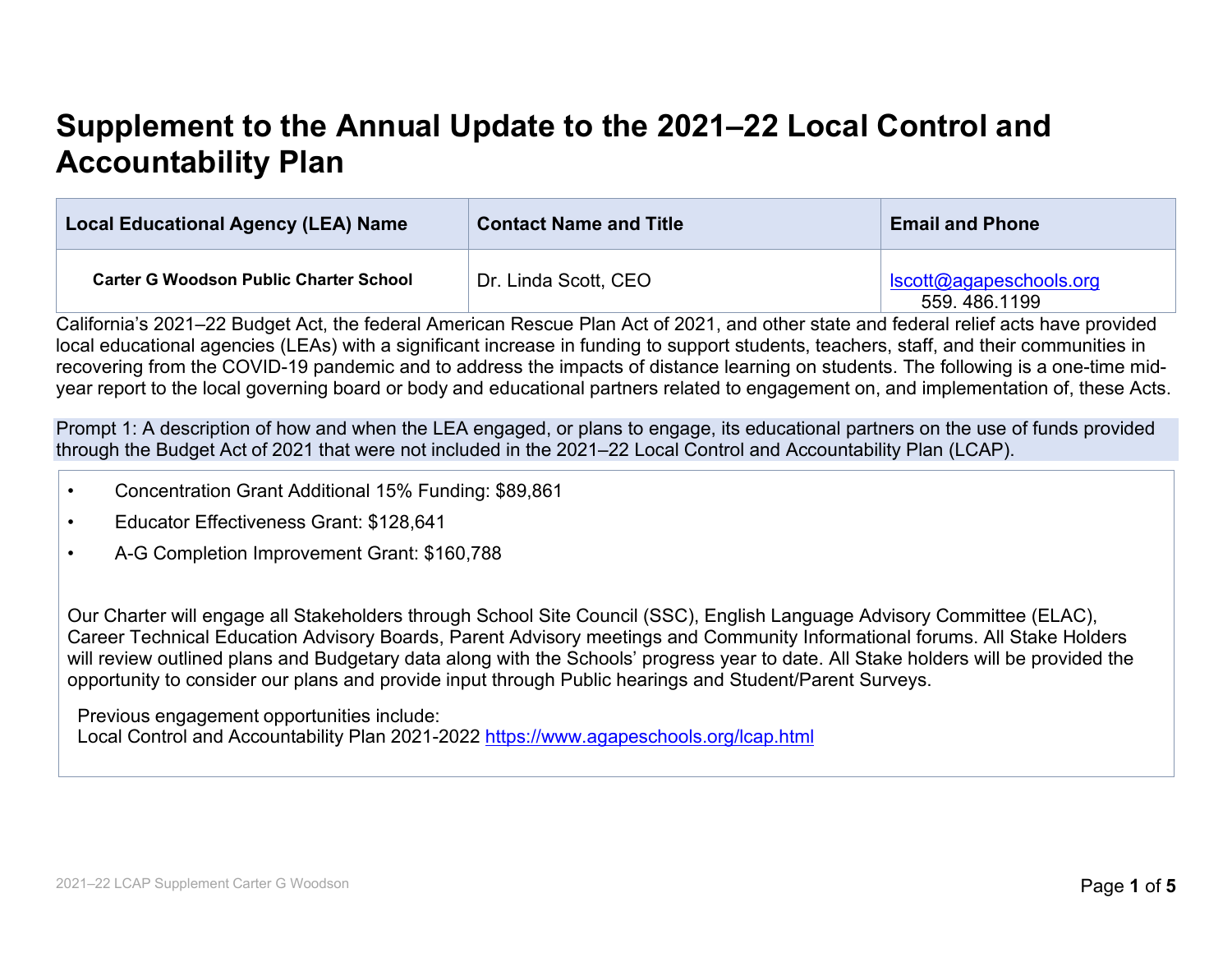Prompt 2: A description of how the LEA used, or plans to use, the additional concentration grant add-on funding it received to increase the number of staff who provide direct services to students on school campuses with an enrollment of students who are low-income, English learners, and/or foster youth that is greater than 55 percent.

Carter G Woodson Public Charter School has an enrollment of 328 (CALPADS) unduplicated student group count which is greater than 55%. As a result, our Charter has increased the number of staff funded to concentration Grant funds. We have hired an additional Guidance Counselor and Student Support Counselor. Our Counselors provide direct services to all students including low income, English Learners and Foster Youth. Services includes Social and emotional Counseling, Academic Guidance, school to Career transition, and evaluation of A-G requirements for each student. These Services have been Increased from the previous year. Additionally, we have hired Credentialed Substitute Teachers to assist in Math and Reading Intervention Services for all students. This is to improve and decrease the number of learning losses experienced by our students.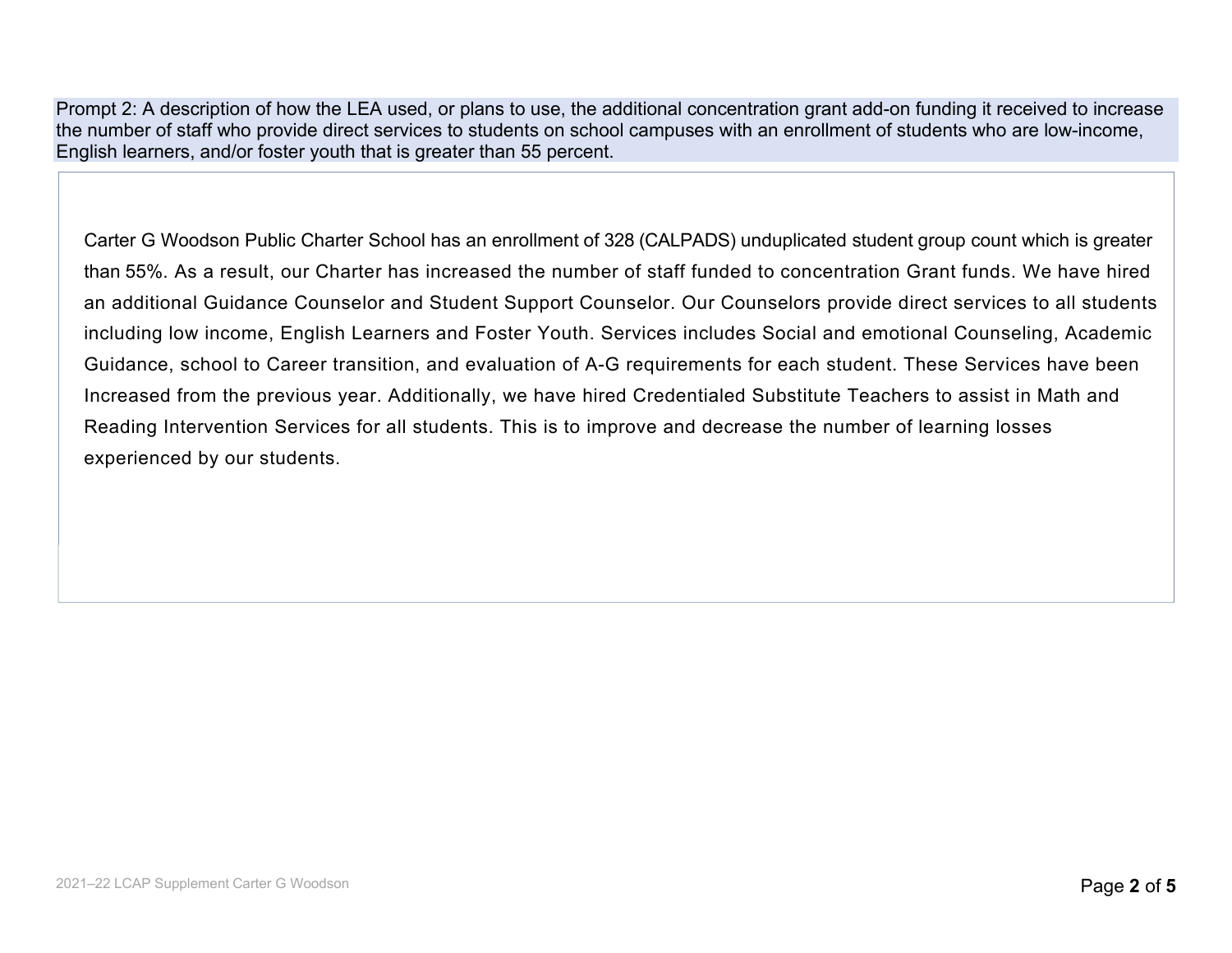Prompt 3: A description of how and when the LEA engaged its educational partners on the use of one-time federal funds received that are intended to support recovery from the COVID-19 pandemic and the impacts of distance learning on pupils.

Carter G Woodson Public Charter School has a long-established foundational principle of meaningful educational partner engagement. These efforts were refined and improved through the Local Control and Accountability Plan (LCAP) development process. The district's practices have been further enhanced during the pandemic as ABC District sought the input and feedback of its educational partner groups from the onset of the pandemic and continuing through the development of the Learning Continuity and Attendance Plan, the 2021-2022 LCAP, Expanded Learning Opportunities Grant and the ESSER III Expenditure Plan.

The following links and page numbers indicate how and when the LEA engaged its education partners in the use of funds received to support recovery for the COVID- 19 Pandemic.

- Learning Continuity and Attendance Plan<https://www.agapeschools.org/learning-continuity-and-attendance-plan.html>
- Expanded Learning Opportunities Grant Plan <https://www.agapeschools.org/expanded-learning-opportunities-grant-plan.html>
- Local Control and Accountability Plan<https://www.agapeschools.org/lcap.html>
- ESSER III Expenditure Plan<https://www.agapeschools.org/esser-iii-expenditure-plan.html>
- A-G Completion Improvement Grant <https://www.agapeschools.org/a-g-completion-improvement-grant-plan.html>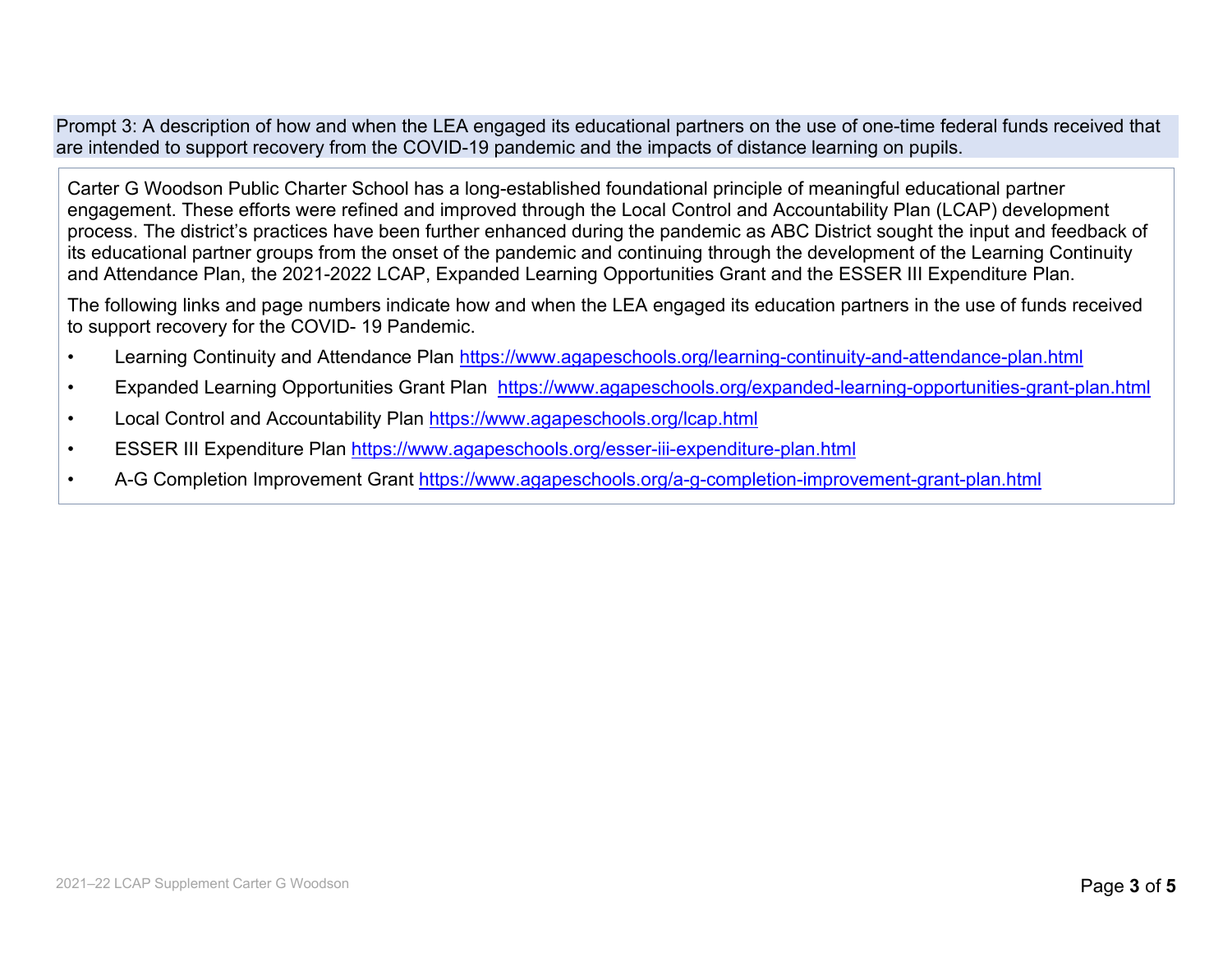Prompt 4: A description of how the LEA is implementing the federal American Rescue Plan Act and federal Elementary and Secondary School Emergency Relief expenditure plan, and the successes and challenges experienced during implementation.

Our Charter, has expanded Federal school Emergency Relief Funds on the following items below, in an effort our Students and Staff safe and recover Learning Losses experienced by the Pandemic.

#### **ESSER III Safe Return to In-Person Instruction & Continuity of Services Plan**

The majority of Emergency Relief funds have been utilized to prepare and implement a transition in In-person learning. The following obstacles we were able to overcome in 2020 Fiscal Year due to the assistance the federal American Rescue Plan Act provided:

- Reorganizing the functioning of the school from in person learning too fully online.
- Ensuring the safety of staff through PPE materials and 6-foot distancing.
- Ensuring internet was provided to our student's homes within a 60-day period.
- Moving from a 2 to 1 Computer device to student ratio to a 1 to 1 ratio.
- Leveraging the funding to accomplish the goal of purchasing a mass amount of technology devices.
- Purchasing a platform and developing training for teachers and administration to instruct students on the zoom online platform.
- Keeping parents informed though a online platform.
- Set up a telehealth strategy to deliver mental health counseling.
- Helping and assisting parents with food and resources including delivery to homes.

In the 2020-21 school year our school face the challenge of ensuring students with the highest needs were able to return safely for school. We successfully were able to provide:

- Transportation with limited seating and multiple trips.
- Ensure the safety of Students and staff onsite together with high tech equipment and redesigned classroom setups.
- Continuing the transition of online learning and Professional Develop for staff.

#### **ESSER III Safe Return to In-Person Instruction & Continuity of Services Plan**

In the current school year of 2021-2022 the most significant challenges we still face is:

- Engaging students back to classroom learning and delivering instruction to online learning.
- Staff shortages due to COVID 19
- Covid tracing which has required additional training and hired Medical Assistance.
- Locating substitute teachers to cover classroom vacancies or staff shortages due to illness.
- Student attendance has decrease by 8%.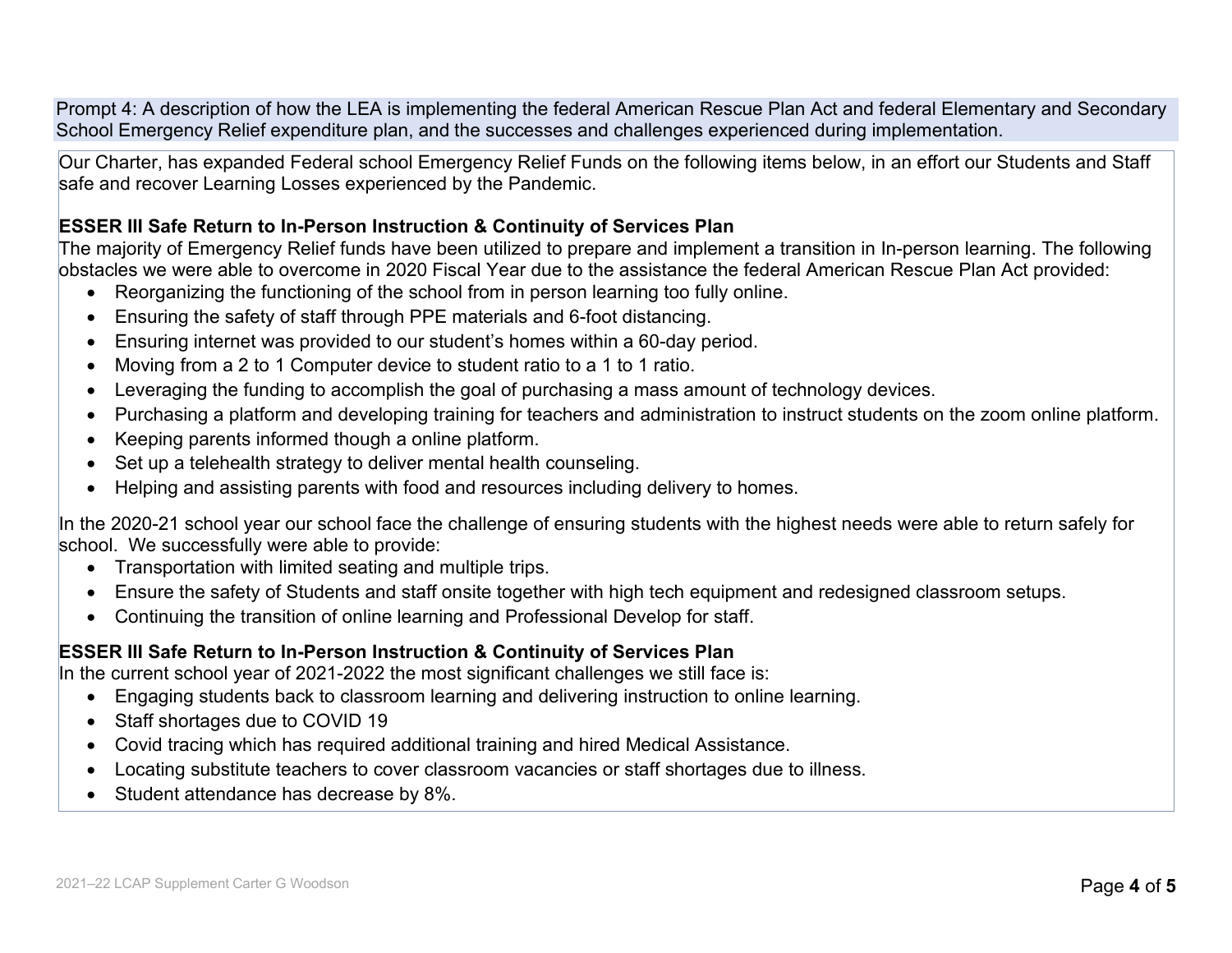Prompt 5: A description of how the LEA is using its fiscal resources received for the 2021–22 school year in a manner that is consistent with the applicable plans and is aligned with the LEA's 2021–22 LCAP and Annual Update.

Safe Return to In-Person Instruction and Continuity of Services Plan

Carter G Woodson Public Charter school used its fiscal resources to implement the requirements of the Safe Return to In-Person Instruction and Continuity of Services Plan by purchasing Personal Protective Equipment (PPE), Cleaning and sanitation, 1:1 Technology devices, hiring Instructional aids, additional counselors, mental health resources, and Professional Development.

The implementation of these additional funds received in the 2021-2022 school year are specifically aligned to the LCAP by ensuring school could progress towards each one of its goals outlined in the LCAP.

ESSER III Expenditure Plan

- Strategies for Continuous and Safe In-Person Learning: \$868,926
- Addressing Lost Instructional Time: \$307,774
- In-Person Instructional & Targeted Intervention: \$367,630
- Pupil Learning Loss: \$501,296
- Conditions and Climate: \$307,774

Carter G Woodson Public Charter school used its fiscal resources to implement the requirements of the ESSER III Expenditure Plan by....

The implementation of the additional funds received in the 2021-2022 school year are specifically aligned to the LCAP by.

1) Contracted Mental Health and School guidance counselors' check-ins 2) Social Emotional Check-ins 3) Student Attendance **Tracking** 

4) After- school Program 5) ISGI Check-ins 6) Food services 7) Monthly Newsletters 8) Principal Messages 9) Teacher to Student check-ins

10) EL Program – ELD scheduling 11) PBIS/MTSS Implementations 12) Foster and Homeless check-ins 1:1 13) Student Ratio – Chromebooks,

Tablets and Desktops 14) Help desk Teaching and Learning 15) Classroom Observation 16) PLC Supplement Materials Credit Recovery 17) Flex

Scheduling 18) COVID-19 PPE 19) HVAC Infrastructure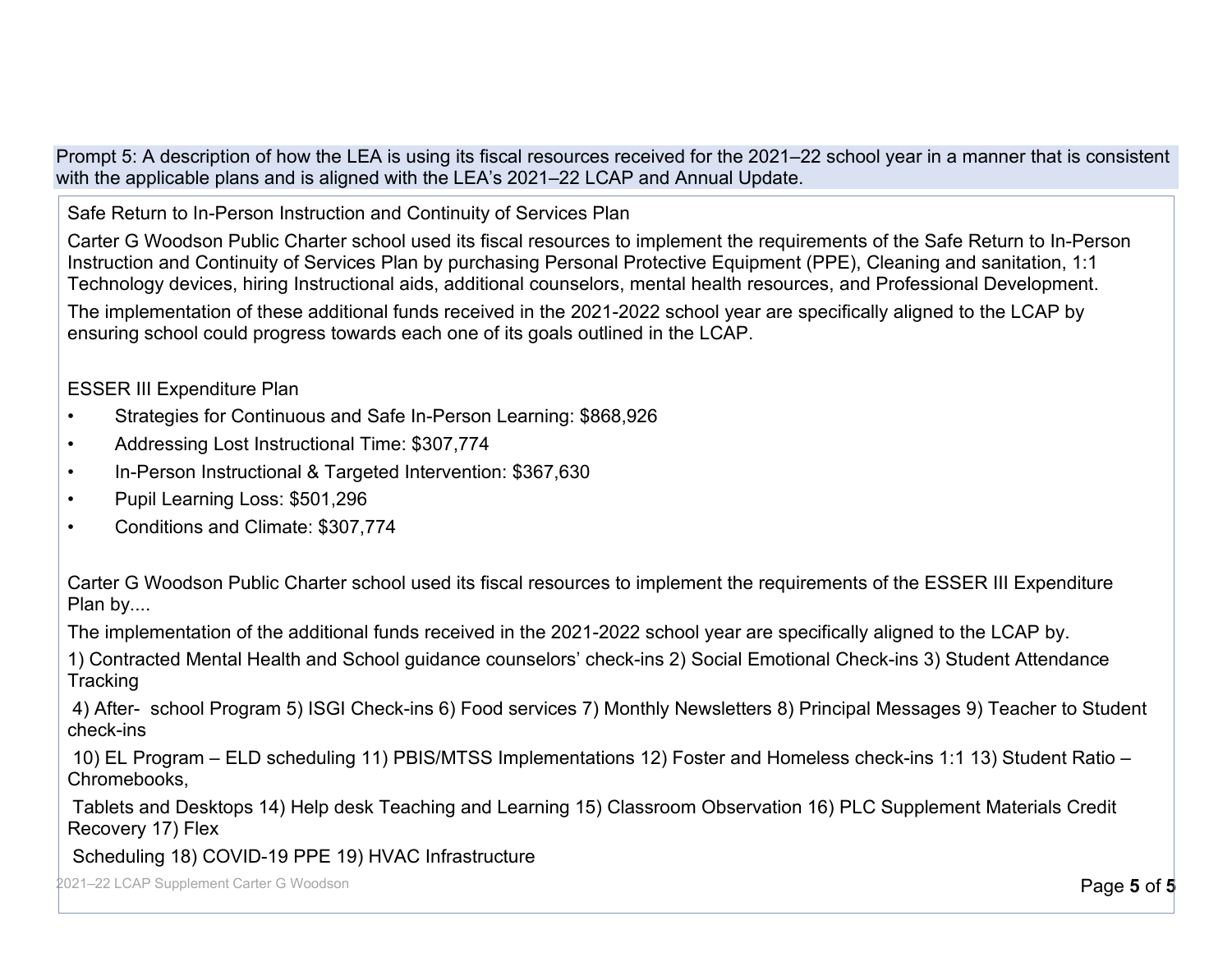| <b>Carter G. Woodson Public Charter School</b>                                                                                 |                                                                                                  |                     |                          |                   |                                                                                                                                                                                                                    |  |  |  |
|--------------------------------------------------------------------------------------------------------------------------------|--------------------------------------------------------------------------------------------------|---------------------|--------------------------|-------------------|--------------------------------------------------------------------------------------------------------------------------------------------------------------------------------------------------------------------|--|--|--|
| <b>LCAP GOALS - Mid Year Budgeted Expenditures</b>                                                                             |                                                                                                  |                     |                          |                   |                                                                                                                                                                                                                    |  |  |  |
| Goal(G)/                                                                                                                       |                                                                                                  | <b>Budgeted</b>     | <b>Estimated Actuals</b> |                   |                                                                                                                                                                                                                    |  |  |  |
| Action(A)                                                                                                                      | <b>Action Item Details</b>                                                                       | <b>Expenditures</b> | (1st interim)            | <b>Difference</b> | <b>Progress To Date</b>                                                                                                                                                                                            |  |  |  |
| GOAL 1:                                                                                                                        | Carter G. Woodson will increase student proficiency in English Language Arts and Math            |                     |                          |                   |                                                                                                                                                                                                                    |  |  |  |
| G1: A1                                                                                                                         | Intervention                                                                                     | 1,821,964           | 2,510,008                |                   | The school is budgeting additional monies to help students transistion back to in-person learning and<br>688,044 help those students who aren't meeting educational standards identified utilizing assessment data |  |  |  |
|                                                                                                                                |                                                                                                  |                     |                          |                   |                                                                                                                                                                                                                    |  |  |  |
| G1: A2                                                                                                                         | Recruit High Quality Teachers                                                                    | 436,810             | 526,671                  | 89,861            | Increase in budget due to a 15% increase in concentration grant funds                                                                                                                                              |  |  |  |
| <b>GOAL 2:</b>                                                                                                                 | Long-Term English Language Learners will progress towards English Language Proficiency each year |                     |                          |                   |                                                                                                                                                                                                                    |  |  |  |
|                                                                                                                                | English Language Learners Instructional                                                          |                     |                          |                   |                                                                                                                                                                                                                    |  |  |  |
| G2: A1                                                                                                                         | Strategies                                                                                       | 411,751             | 411,751                  |                   | No material change to the approved plan                                                                                                                                                                            |  |  |  |
|                                                                                                                                |                                                                                                  |                     |                          |                   |                                                                                                                                                                                                                    |  |  |  |
| GOAL 3:                                                                                                                        |                                                                                                  |                     |                          |                   | Our school will ensure our teachers are equipped with training, materials, support, and technology to implement the California Common Core Standards                                                               |  |  |  |
|                                                                                                                                |                                                                                                  |                     |                          |                   |                                                                                                                                                                                                                    |  |  |  |
| G3:A1                                                                                                                          | <b>Teacher Professional Development</b>                                                          | 116,483             | 245,124                  | 128,641           | Increase budget due to Educator Effectiveness Grant                                                                                                                                                                |  |  |  |
|                                                                                                                                |                                                                                                  |                     |                          |                   |                                                                                                                                                                                                                    |  |  |  |
| GOAL 4:                                                                                                                        |                                                                                                  |                     |                          |                   | Our school will increase parent participation in shared governance through trainings, Parent Advisory Council, ELAC, and Feedback Collection Initiatives.                                                          |  |  |  |
| G4:A1                                                                                                                          | Increase Parent Involvement                                                                      | 15,747              | 15,747                   |                   | No material change to the approved plan                                                                                                                                                                            |  |  |  |
|                                                                                                                                |                                                                                                  |                     |                          |                   |                                                                                                                                                                                                                    |  |  |  |
| GOAL 5:                                                                                                                        | programs.                                                                                        |                     |                          |                   | Our school will maintain safe and clean facilities that promote learning with instructional support such as computer labs, online libraries, on-site libraries, sports, summer enrichment, and after-school        |  |  |  |
|                                                                                                                                |                                                                                                  |                     |                          |                   |                                                                                                                                                                                                                    |  |  |  |
| G5:A1                                                                                                                          | Safe High Quality Facilities                                                                     | 674,898             | 674,898                  |                   | No material change to the approved plan                                                                                                                                                                            |  |  |  |
|                                                                                                                                |                                                                                                  |                     |                          |                   |                                                                                                                                                                                                                    |  |  |  |
| GOAL 6:                                                                                                                        | Our school will maintain a minimum of 90% attendance rate for ASAM students.                     |                     |                          |                   |                                                                                                                                                                                                                    |  |  |  |
|                                                                                                                                |                                                                                                  |                     |                          |                   |                                                                                                                                                                                                                    |  |  |  |
| G6:A1                                                                                                                          | Increase Attendance & Lower Dropout<br>Rates                                                     | 234,973             | 484,973                  |                   | Due to the pandemic situation and other factors, the school is budgeting additional monies to deal<br>250,000 with increaseing attendance and dropout rates.                                                       |  |  |  |
|                                                                                                                                |                                                                                                  |                     |                          |                   |                                                                                                                                                                                                                    |  |  |  |
| <b>GOAL 7:</b>                                                                                                                 | Our school will maintain a minimum of 90% attendance rate for ASAM students.                     |                     |                          |                   |                                                                                                                                                                                                                    |  |  |  |
| G7:A1                                                                                                                          | <b>Implement Dual Credit Partnerships</b>                                                        | 258,759             | 258,759                  |                   | No material change to the approved plan                                                                                                                                                                            |  |  |  |
| G7:A2                                                                                                                          | Recruitment of Partners To Increase<br>Opportunities for Career Pathways                         | 90,657              | 90,657                   |                   | No material change to the approved plan                                                                                                                                                                            |  |  |  |
|                                                                                                                                | Workbased Learning Professional                                                                  |                     |                          |                   |                                                                                                                                                                                                                    |  |  |  |
| G7: A3                                                                                                                         | Development of Teachers                                                                          | 99,015              | 99,015                   |                   | No material change to the approved plan                                                                                                                                                                            |  |  |  |
| GOAL 8:<br>Students in our special education populations will make satisfactory progress towards H.S. graduation requirements. |                                                                                                  |                     |                          |                   |                                                                                                                                                                                                                    |  |  |  |
| G8:A1                                                                                                                          |                                                                                                  |                     |                          |                   | No material change to the approved plan                                                                                                                                                                            |  |  |  |
|                                                                                                                                | Base: Special Education                                                                          | 396,646             | 396,646                  |                   |                                                                                                                                                                                                                    |  |  |  |
| G8:A2                                                                                                                          | Foster/Homeless Liason                                                                           | 4,000               | 4,000                    |                   | No material change to the approved plan                                                                                                                                                                            |  |  |  |
|                                                                                                                                | <b>GRAND TOTAL:</b>                                                                              | 4,561,703           | 5,718,249                | 1,156,546         |                                                                                                                                                                                                                    |  |  |  |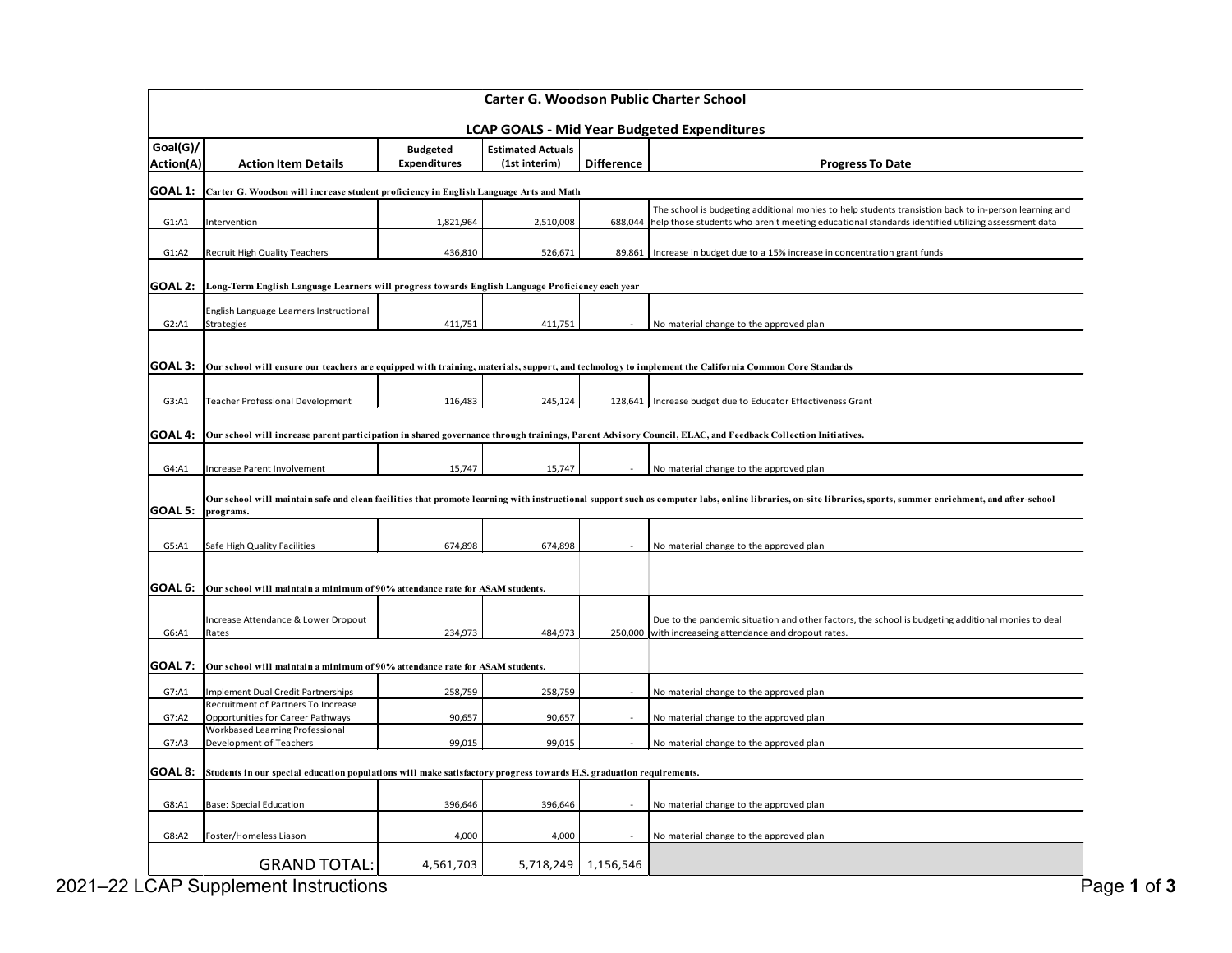### **Instructions for the Supplement to the Annual Update for the 2021–22 Local Control and Accountability Plan Year**

*For additional questions or technical assistance related to the completion of the Supplement to the Annual Update to the 2021–22 Local* Control and Accountability Plan (LCAP), please contact the local county office of education (COE), or the California Department of Education's (CDE's) Local Agency Systems Support Office, by phone at 916-319-0809 or by email at Icff@cde.ca.gov.

## **Introduction**

California's 2021–22 Budget Act, the federal American Rescue Plan Act of 2021, and other state and federal relief acts have provided local educational agencies (LEAs) with a significant increase in funding to support students, teachers, staff, and their communities in recovering from the COVID-19 pandemic and to address the impacts of distance learning on students. Section 124(e) of Assembly Bill 130 requires LEAs to present an update on the Annual Update to the 2021–22 LCAP and Budget Overview for Parents on or before February 28, 2022, at a regularly scheduled meeting of the governing board or body of the LEA. At this meeting, the LEA must include all of the following:

- The Supplement to the Annual Update for the 2021–22 LCAP (2021–22 Supplement);
- All available mid-year outcome data related to metrics identified in the 2021–22 LCAP; and
- Mid-year expenditure and implementation data on all actions identified in the 2021–22 LCAP.

When reporting available mid-year outcome, expenditure, and implementation data, LEAs have flexibility to provide this information as best suits the local context, provided that it is succinct and contains a level of detail that is meaningful and accessible for the LEA's educational partners.

The 2021–22 Supplement is considered part of the 2022–23 LCAP for the purposes of adoption, review, and approval, and must be included with the LCAP as follows:

- The 2022–23 Budget Overview for Parents
- The 2021–22 Supplement
- The 2022-23 LCAP
- The Action Tables for the 2022–23 LCAP
- The Instructions for the LCAP Template

As such, the 2021–22 Supplement will be submitted for review and approval as part of the LEA's 2022–23 LCAP.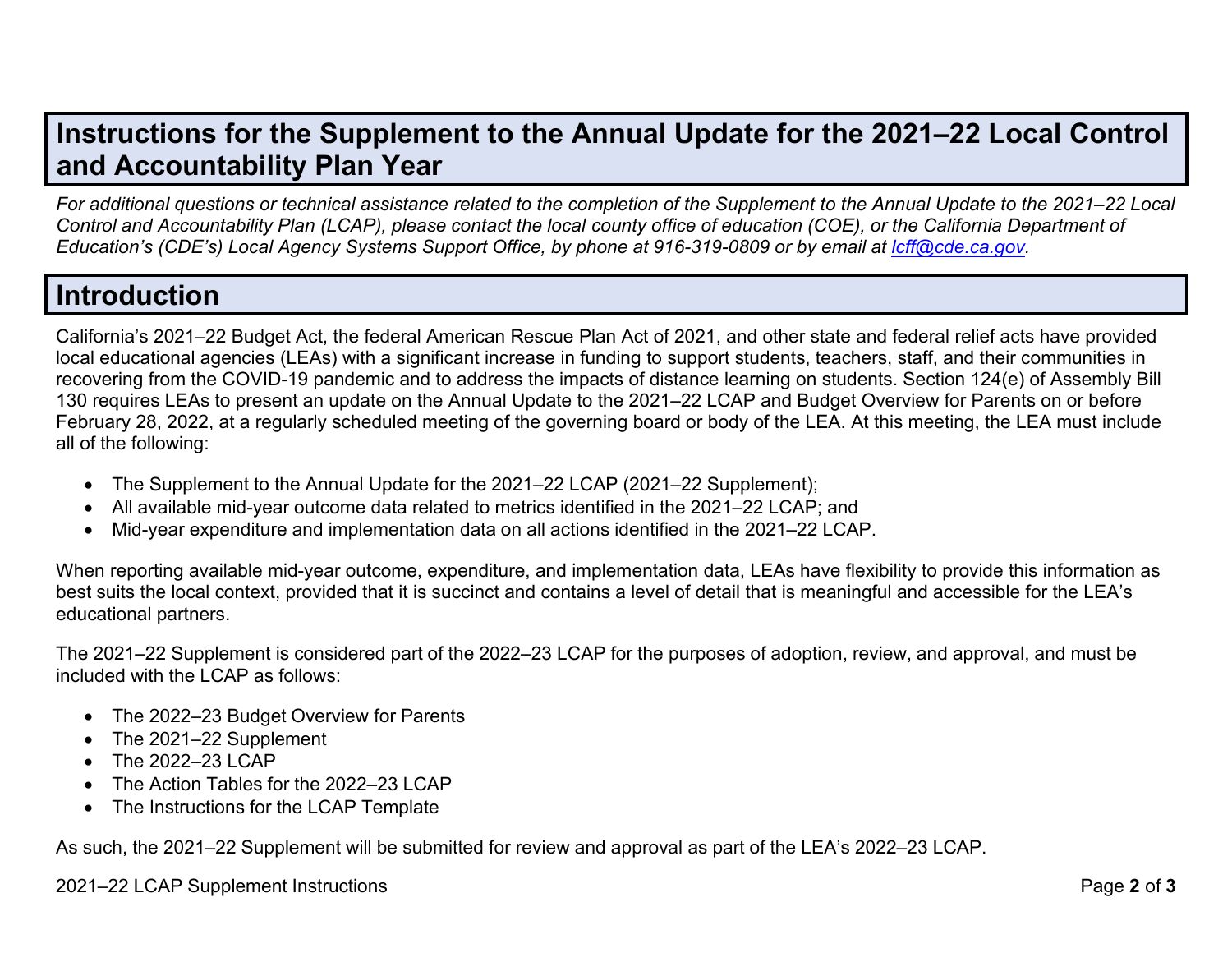### **Instructions**

Respond to the following prompts, as required. In responding to these prompts, LEAs must, to the greatest extent practicable, provide succinct responses that contain a level of detail that will be meaningful and accessible for the LEA's educational partners and the broader public and must, to the greatest extent practicable, use language that is understandable and accessible to parents.

In responding to these prompts, the LEA has flexibility to reference information provided in other planning documents. An LEA that chooses to reference information provided in other planning documents must identify the plan(s) being referenced, where the plan(s) are located (such as a link to a web page), and where in the plan the information being referenced may be found.

**Prompt 1:** "*A description of how and when the LEA engaged, or plans to engage, its* educational partners *on the use of funds provided* through the Budget Act of 2021 that were not included in the 2020–21 Local Control and Accountability Plan (LCAP)."

In general, LEAs have flexibility in deciding what funds are included in the LCAP and to what extent those funds are included. If the LEA received funding through the Budget Act of 2021 that it would have typically included within its LCAP, identify the funds provided in the Budget Act of 2021 that were not included in the LCAP and provide a description of how the LEA has engaged its educational partners on the use of funds. If an LEA included the applicable funds in its adopted 2021–22 LCAP, provide this explanation.

**Prompt 2:** "A description of how LEA used, or plans to use, the concentration grant add-on funding it received to increase the number *of staff who provide direct services to students on school campuses with an enrollment of students who are low-income, English learners, and/or foster youth that is greater than 55 percent.*"

If LEA does not receive a concentration grant or the concentration grant add-on, provide this explanation.

Describe how the LEA is using, or plans to use, the concentration grant add-on funds received consistent with California *Education Code* Section 42238.02, as amended, to increase the number of certificated staff, classified staff, or both, including custodial staff, who provide direct services to students on school campuses with greater than 55 percent unduplicated pupil enrollment, as compared to schools with an enrollment of unduplicated students that is equal to or less than 55 percent.

In the event that the additional concentration grant add-on is not sufficient to increase the number of staff providing direct services to students at a school with an enrollment of unduplicated students that is greater than 55 percent, describe how the LEA is using the funds to retain staff providing direct services to students at a school with an enrollment of unduplicated students that is greater than 55 percent.

**Prompt 3:** "*A description of how and when the LEA engaged its educational partners on the use of one-time federal funds received that* are intended to support recovery from the COVID-19 pandemic and the impacts of distance learning on pupils."

2021–22 LCAP Supplement Instructions Page **3** of **3**